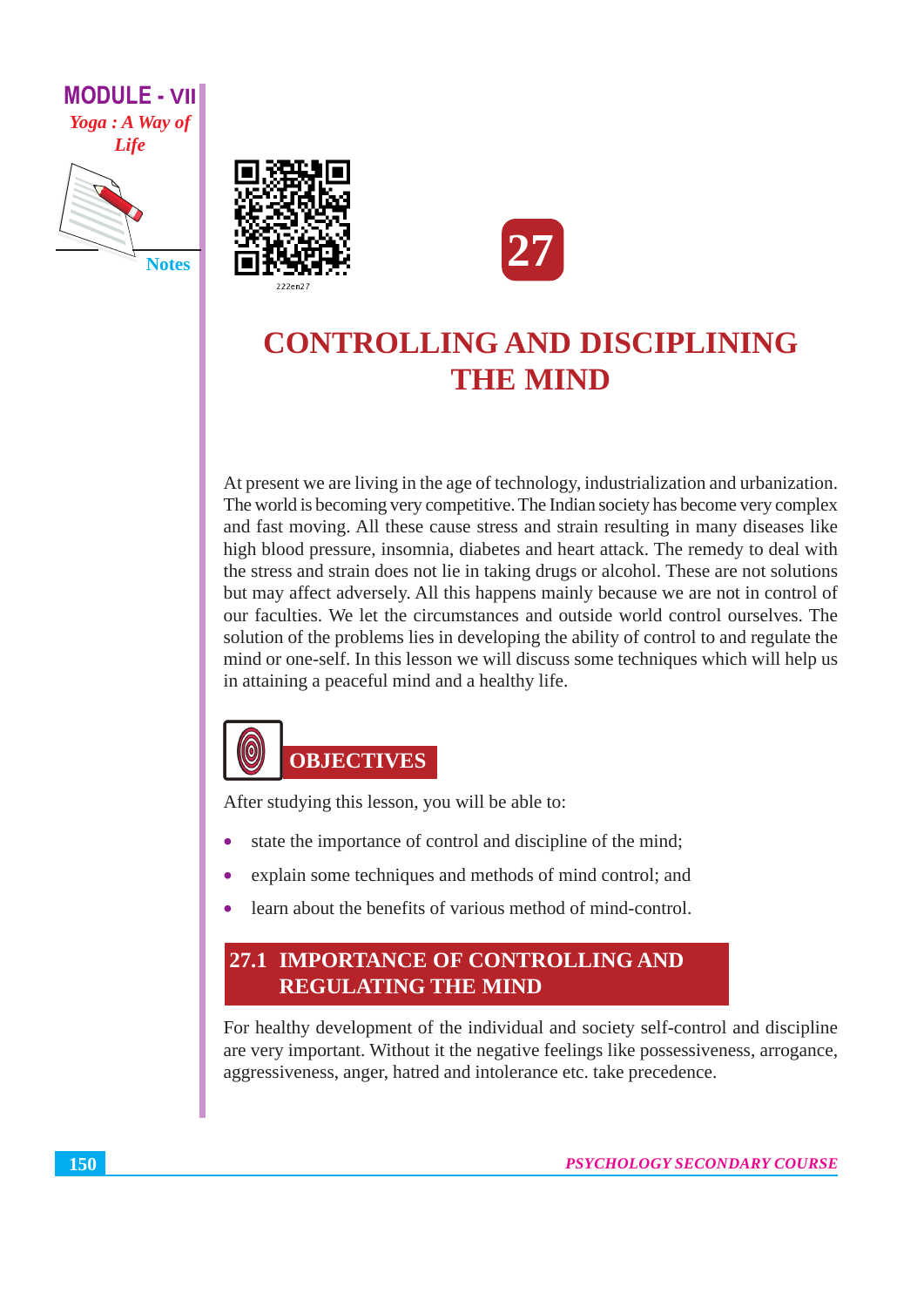The key question is: How to achieve control of ourselves? The answer lies in leading a disciplined life. We have to regulate our dietary habits and other aspects of life style. The Indian system of Yoga was developed for this purpose. Yoga as a way of life is necessary for healthy development of an individual. It is a profound physical, emotional and cognitive experience. There should be a balance between body, mind, intellect and emotions. Modern education lays more emphasis on the body and intellect. Its neglect of emotional aspects seem to result in lack of discipline, restraint, tolerance and character.

The control of mind is not a problem for religious or spiritual aspirants only but people in all walks of life need to control mind if they are to succeed in their vocation. No progress in the lives of the individual or the community can ever be done without proper mind-control and regulation. A peaceful and tranquil mind can achieve anything in life. Every human being wants to lead a happy and healthy life and it is possible only with a life without problems.

Interestingly the mind is controlled by the mind itself. The difficulties which we experience in controlling the mind are created by our own mind. Mind cannot be controlled by artificial external means or interventions for any length of time. It needs patient, intelligent, systematic hard work following certain practices of meditation. The mind has to be gradually and systematically brought under control. Let us discuss some of these practices in detail.

Now we will try to discuss some tested disciplines, methods and technique of controlling and disciplining the mind.



Fill in the blank

- and society.
- 
- 

#### 27.2 JEEVAN VIGYAN

Jeevan Vigyan is a harmonious practical method to inculcate human values. It teaches us the positive values to enable us to control our mind.

Human behaviour can be disciplined only if our thoughts and mind are disciplined.

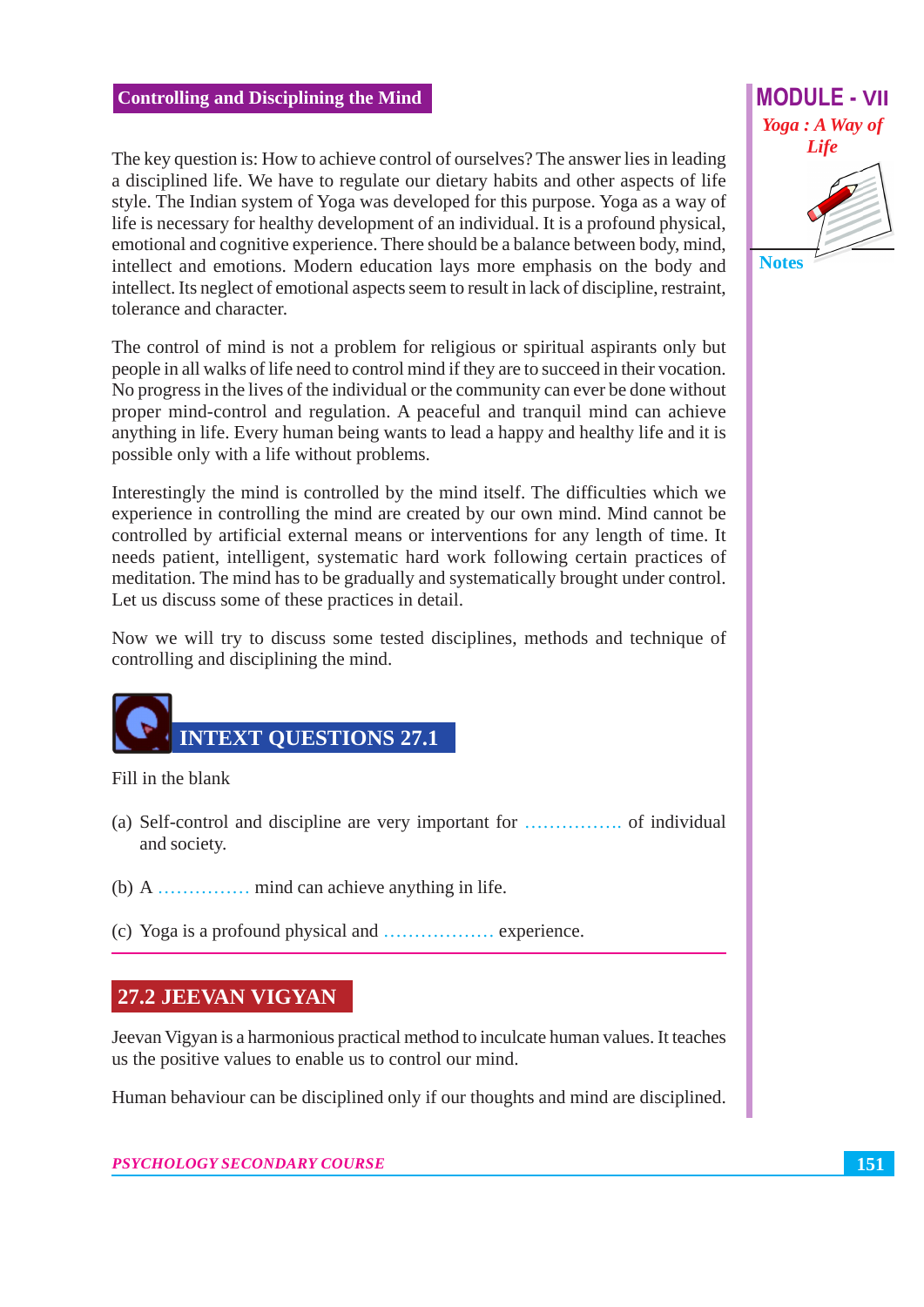# **MODULE - VII** Yoga : A Way of Life

**Notes** 

#### **Controlling and Disciplining the Mind**

According to psychology the control of behaviour is partly regulated by the nervous system and endocrine glands. They keep undergoing changes and they can be consciously changed. The changes can also brought by *bhavshuddhi* or purifying the emotions. The source of all emotions is body. The chemicals are produced in the gross body. If we learn to control our thoughts, purification of behaviour will follow.

Jeevan Vigyan is a plan to build a wholesome personality. It can be instrumental in fulfilling the dream of a new society and a new life style. We have to learn that we are interdependent beings and relate to nature as well as other fellow beings. Education is meant to develop the awareness of interdependence. Jeevan Vigyan is a method of controlling our emotions. Our emotions have to be refined otherwise they may create problems. The anger and rage of a single boy/girl can result in disintegration of the whole family. Jeevan Vigyan trains our brains to regulate emotions and behaviours.

It is often said that modern education helps the development of knowledge and intellect. It considerably neglects our attitudes, inner consciousness and spirituality. Jeevan Vigyan provides for a balanced development of both the hemispheres of the brain. It teaches control of our senses and reflex – actions. It is possible to get rid of negative thoughts by cultivating positive thinking. Jeevan Vigyan is a way of developing a balanced personality of an individual and provides a solution to build a healthy society.

## **INTEXT OUESTIONS 27.2**

#### **Tick the right answer**

- 1. Jeevan Vigyan teaches us
	- a. Positive values
	- b. Negative values
	- Only social values  $c.$
	- d. Impractical methods

#### 2. The main objective of Jeevan Vigyan is-

- to develop a harmony between the individual and the society a.
- b. to develop the emotional competence
- to make us insensitive  $\mathbf{c}$ .
- d. teaching us to be self-dependent.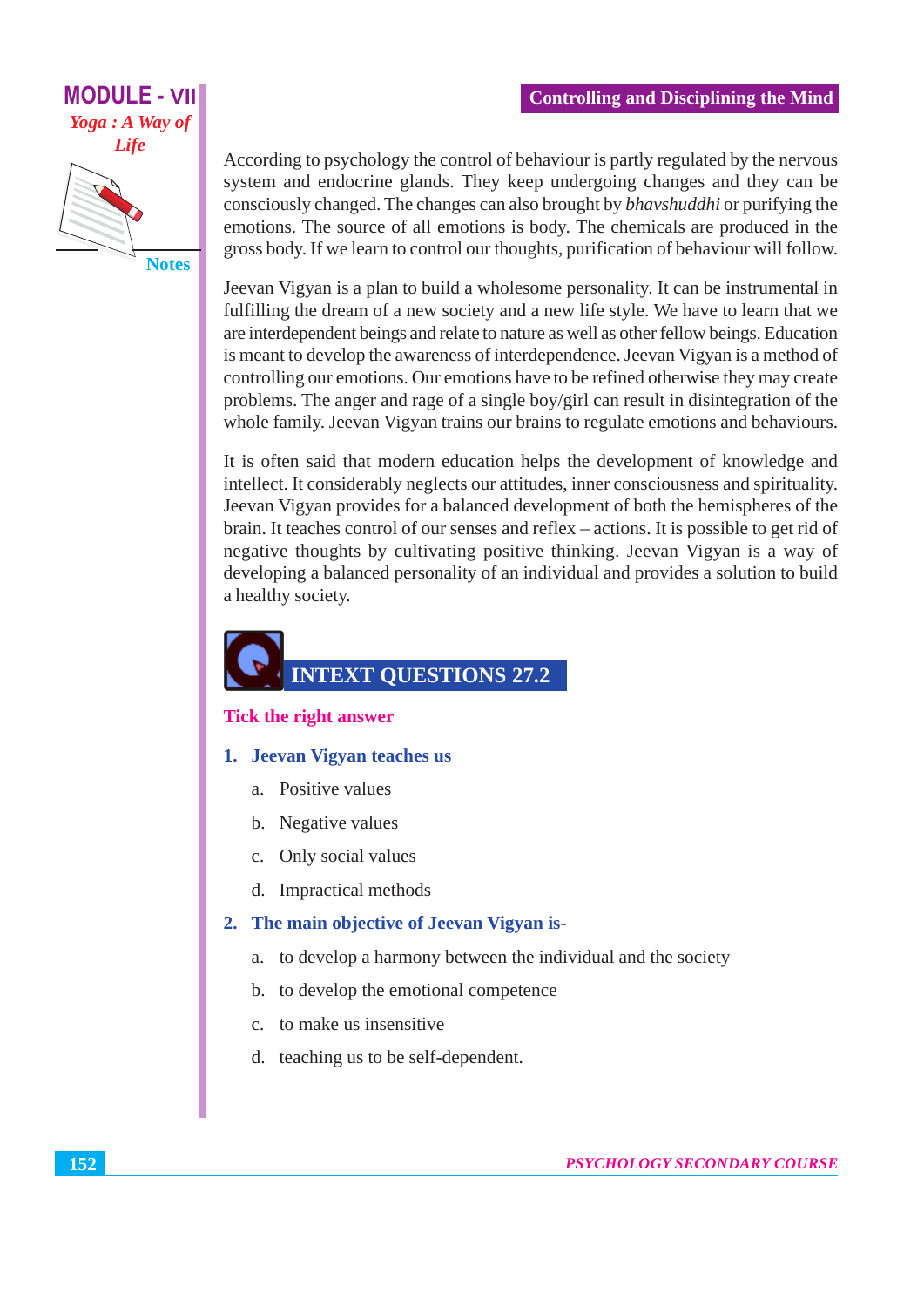#### 3. Modern education helps in developing

- a. only emotional functions
- b. spirituality
- c. consciousness
- d. only cognitive functions

#### 27.3 PREKSHA DHYANA

Dhyana or meditation is an important component of Jeevan Vigyan. It is a particular technique of controlling and disciplining the mind. Its objective is to attain change in attitudes and behaviours and develop an integrated and balanced personality. The different aspects of preksha include – Shwas Preksha (perception of breathing), Sharer Preksha (perception of body), and Chaitanya Kendra Prekshna (perception of psychic centres) When a person starts practicing dhyana or meditation one gradually experiences a change in one's thinking and feeling. He/she feels that anger and fear are no longer disturbing and person's behaviour changes. One becomes a more righteous person. Preksha dhyana brings poise to the mind and it looks controlled and disciplined.

Preksha Dhyana involves developing self awareness by relaxation. Today eminent doctors of various fields have realized the importance of relaxation as a therapy, for both healing and maintaining good physical and mental health. In Preksha Dhyana total relaxation is achieved by following stages meditations as given below:

- 1. **Kayotsarg** It involves having the condition of perfectly motionless state of body. Unless body is relaxed mind can not be relaxed.
- 2. Mental Concentration– Here auto suggestion is used. By mastering this technique one will achieve mental stability in due course.
- 3. Awareness of the body and realizations of the non-material self. It is not a passive state. Both mind and spirit are very active in it. It is seeing, knowing and realizing. It leads to realization of spiritual self and attainment of wisdom.



Tick the correct answer –

1. Preksha is a technique of (concentration, meditation, relaxation)



**PSYCHOLOGY SECONDARY COURSE**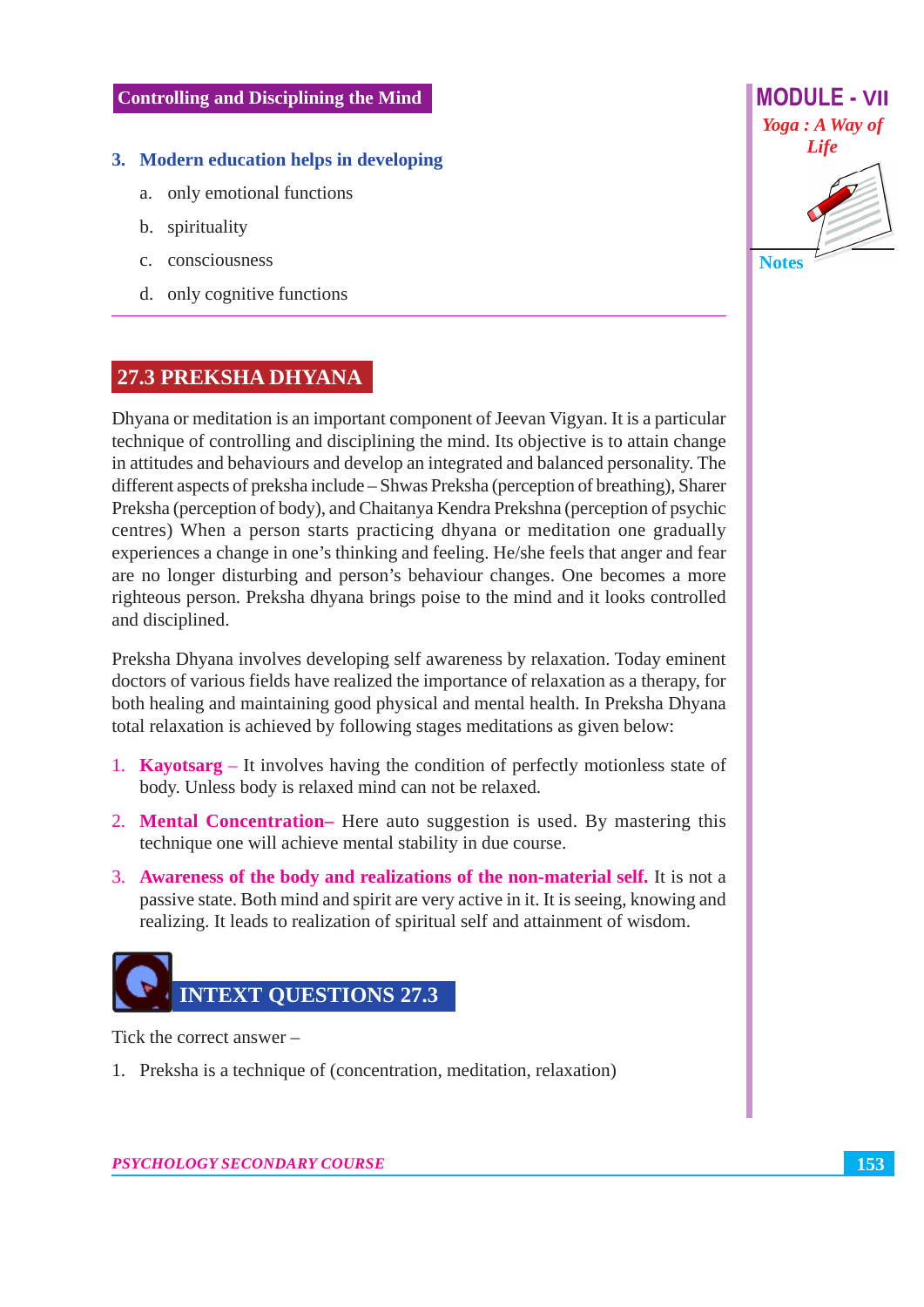

- 2. Fill in the blank
	- Kayotsarg is a ......................... state of body.  $\mathbf{a}$
	- $<sub>b</sub>$ .</sub> Antosuggestion is basic to the technique of ................
	- $\mathbf{c}$ .

### 27.4 ART OF LIVING

The basic tenets of Art of Living and the Science of Living (Jeevan Vigyan) are the same: Let our body, mind and soul be in total harmony. A hundred years ago Sri Paramhansa Yogananda introduced the concept of Art of Living. The essence of his teachings is that to lead a more integrated humane and spiritual life we need discipline and control of mind. It gives certain practical methods for the uniform development of mind and soul. These include taking balanced diet, regular exercise, practice of meditation, studying religious literature and leading a pious life.

More recently Art of Living has been revived and refined by Sri Sri Ravi Shanker with the goal of creating an atmosphere of love and peace for entire humanity. For the purpose Sri Ravi Shanker has introduced a technique of Sudarshan Kryia. He says, unless we have a stress-free mind and a violence – free society we cannot achieve world peace. Art of living helps individuals get rid of stress and experience inner peace. The training includes stress-elimination programmes such no Prayanam (breathing techniques), meditation and yoga.

The degree to which stress unduly influences our lives is generally under estimated, often the mind clings to anger, guilt or regret about the past, or is plagued by anxiety and worry about the future. This oscillation of the mind between the past and the future causes tension and stress for us and for the people around us and leads to reduced effectiveness in action. Breath is the link between body and mind and thus works as a key to handle negative emotions and facilitate the use of true potntil at work at home and at leisure. For example, when you are angry, the breath is short and fast, when sad, the out-breath is long and heavy. So, we can learn to skillfully use the breath to change the way we feel, hence release negative emotions (e.g. stress, anger, anxiety, depression and worry) and leaving the mind happy, relaxed and energized.

**Sudarshan Kriva:** Just as there are rhythms in nature – day and night, season after season, similarly, there are rhythms in the body, mind and emotions. When these rhythms get disturbed, say due to overwork, food habits or busy lifestyle, we feel stress, discomfort or get an illness. To get rid of such disturbances Sudarshan Kriya is used. Its cleansing power harmonises the whole system. Sudarshan Kriya incorporates specific natural rhythms of the breath which harmonises the body, mind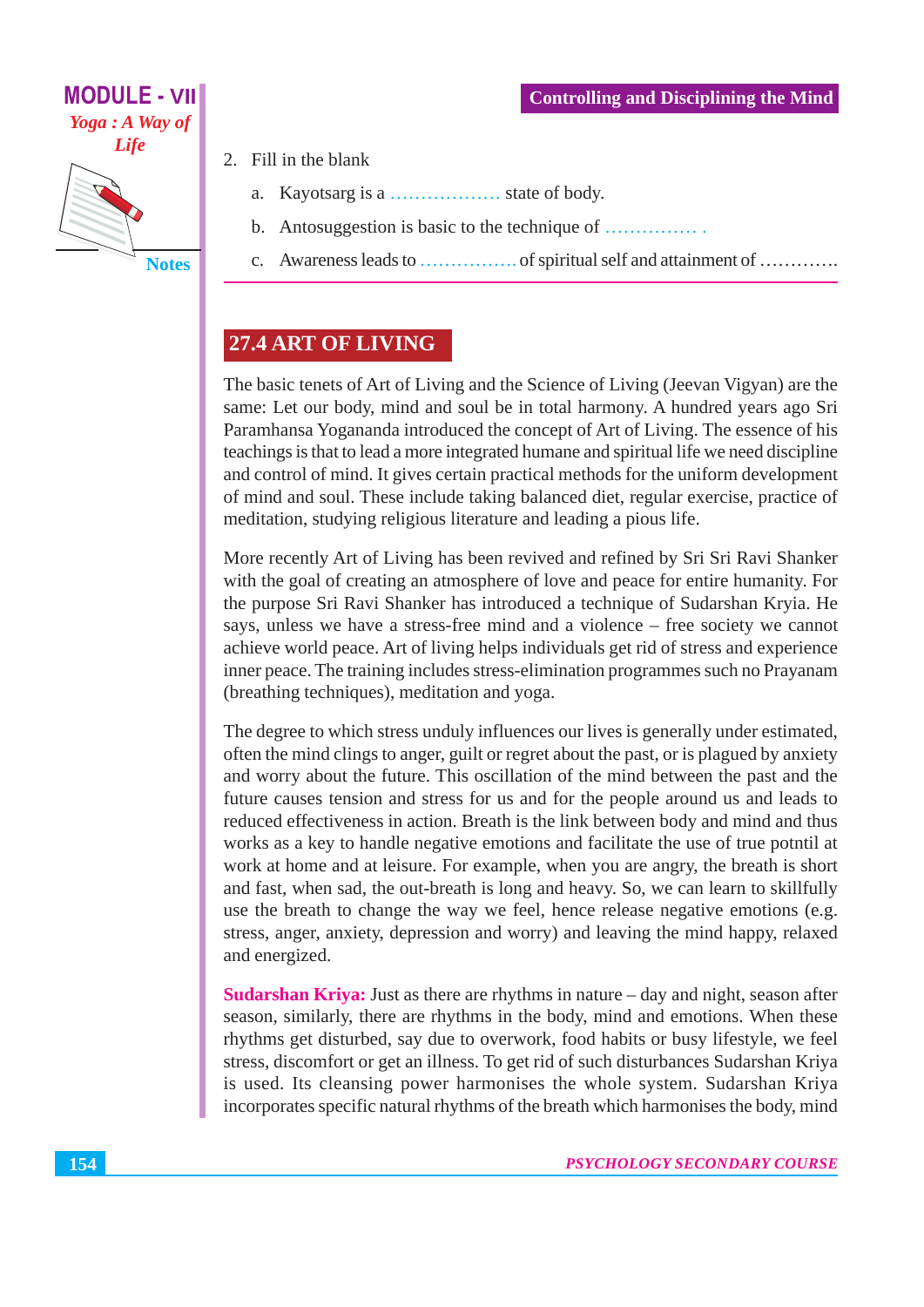and emotional stress, fatigue and negative emotion as anger, frustration and depression. Leaving you calm yet energized, focused yet relaxed. Actually it transforms the individual both physically, mentally and emotionally.

We need to do a cleansing process within ourselves. In sleep we get rid of fatigue, but the deeper stress remains in the body. Sudarshan Kriya cleanses the system from the inside. The breath has a great secret to offer. Thus by controlling breath through Sudarshan Kriya we can control and discipline the mind easily. In addition Satsang, observing silence, meditation and service may help.



#### **Write True or False**

- a. Sudarshan Kriya is pranayam.
- b. Sudarshan Kriya is a breath cleansing process.
- c. Art of living is a movement for world peace.
- d. Art of living has been introduced by Swami Ram Dev.

#### 27.5 TRANSCENDENTAL MEDITATION

Maharshi Mahesh Yogi has propounded (developed) a simple system of meditation called Transcendental Meditation (TM). Meditation in general, helps in regulating thoughts and establishing a sense of peace in the mind of the particener. There are many types of meditation in India. Some people meditate using OM, some focus on Jyoti, some by worship an idol. Concentration is involved in all these meditations which make them strenuous. It is said that meditation is like floating on the surface of a pond, contemplation is like swimming on the surface and TM is like diving deep into the pond-from the outer surface to deep inside the water.

TM does not involve concentration or contemplation. Using this method the mind experiences subtler (finer) state of thought and eventually transcends (goes beyond) all thoughts. In TM the mind experiences a kind of freshness where all mental and physical tensions are removed. The qualities of energy, positivity and creativity then manifest (appear) in the mind or consciousness.

TM moves our mind from the surface of life to the depth of our Being. By this method the conscious mind takes a dive into the deeper levels of consciousness and this makes the surface value of the mind more powerful. The thought waves become more powerful. When the thought force is powerful, the whole life becomes powerful.



155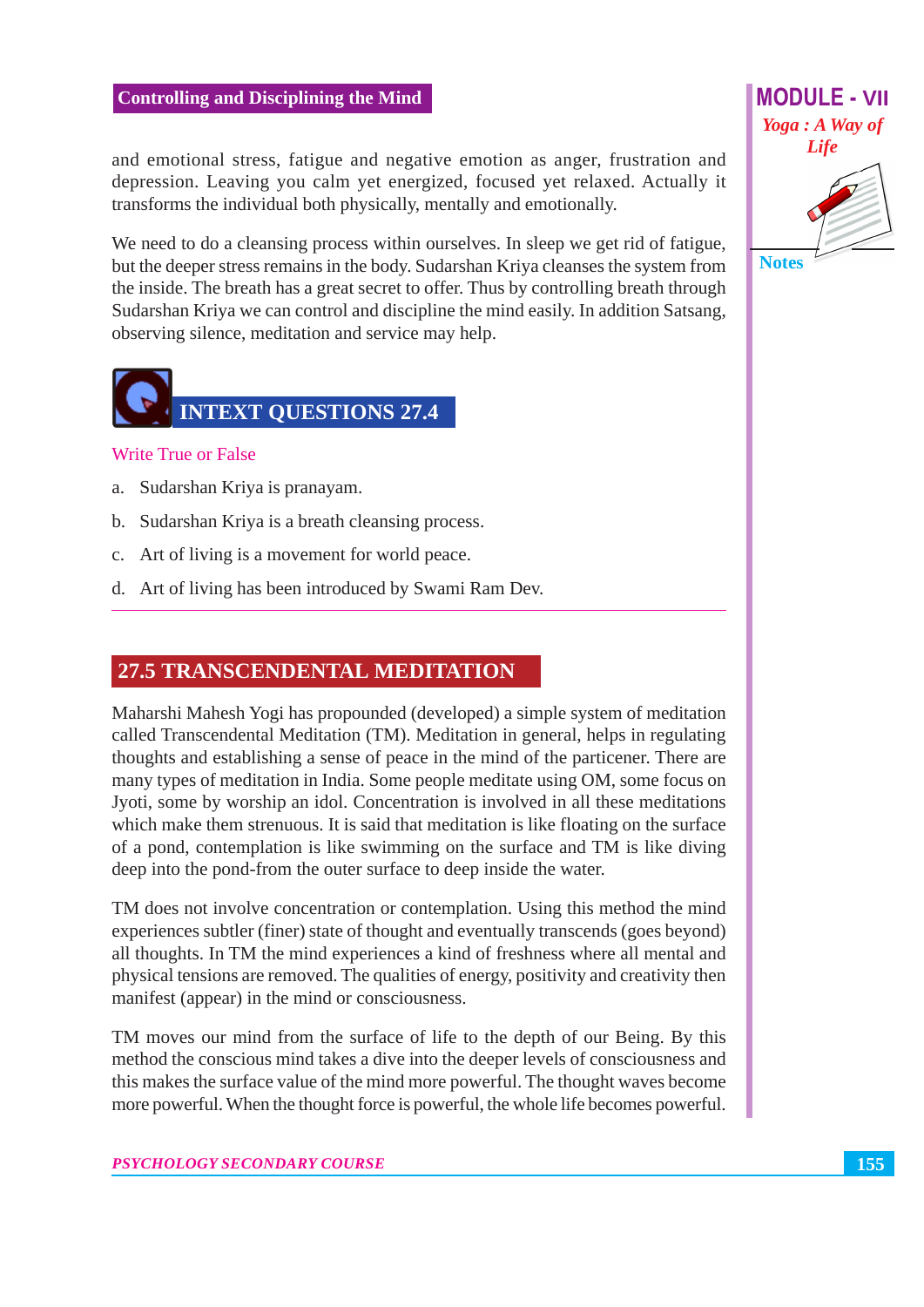# **MODULE - VII** Yoga : A Way of **Life**

**Notes** 

Human life is just a play of the mind. If the mind is weak, life is weak, accomplishments are week and problems and tragedies increase. If the mind is strong, thoughts force is strong, accomplishments are greater and tragedies do not occur.

TM ensures the connection of the outer life with the inner value of Being. This makes all the avenues of outer life to become positive and worthwhile. In other words, through TM the outer conscious mind can get access to the inner glories of life. We are able to experience the innermost core of personality – that field which is the source of all wisdom, all peace, all happiness and all creativity.

In TM the mind experiences subtler states of thought and eventually transcends all thoughts. Our existence is rejuvenated and all mental and physical tensions are removed. The mind becomes peaceful, disciplined and controlled.

#### 27.6 VIPASSANA

It is a technique to bring peace and tranquility to the human mind. One has to keep on observing the truth that manifests itself and the Low of Nature starts revealing itself. While starting this exploration of truths within you have to abstain from every type of violence, sexual misconduct, speaking lies, and taking any type of intoxicants. If you are generating such defilement it becomes impossible to go to the deeper levels of mind.

To practice this technique you sit with your eyes closed without any vocal or physical action. Now start experiencing the breath coming in and breath going out. The breath comes in the breath goes out naturally. Start observing it. This is the reality, a very gross reality, but reality pertaining to your own mind and matter which has started manifesting itself. It is not breathing exercise, you are not to control your breath. Controlling, disciplining and regulating the breath is other technique called 'Pranayama'. But 'Vipassana' is quite different from 'Pranayama'. In Vipassana you observe the breath as it is – natural and normal breath. The exercise is to experience the reality which manifests itself within the framework of the body, not a breathing exercise.

Let anything happen, you never try to interfere with the natural flow of breath. Let Nature play its own role. Your role is to observe. Just observe objectively.

After sometime the mind calms down, becomes more subtle and more sensitive. You develop your faculty of awareness. Now you are able to feel the touch of the breath. The barriers of conscious and unconscious mind are broken by this technique of observation.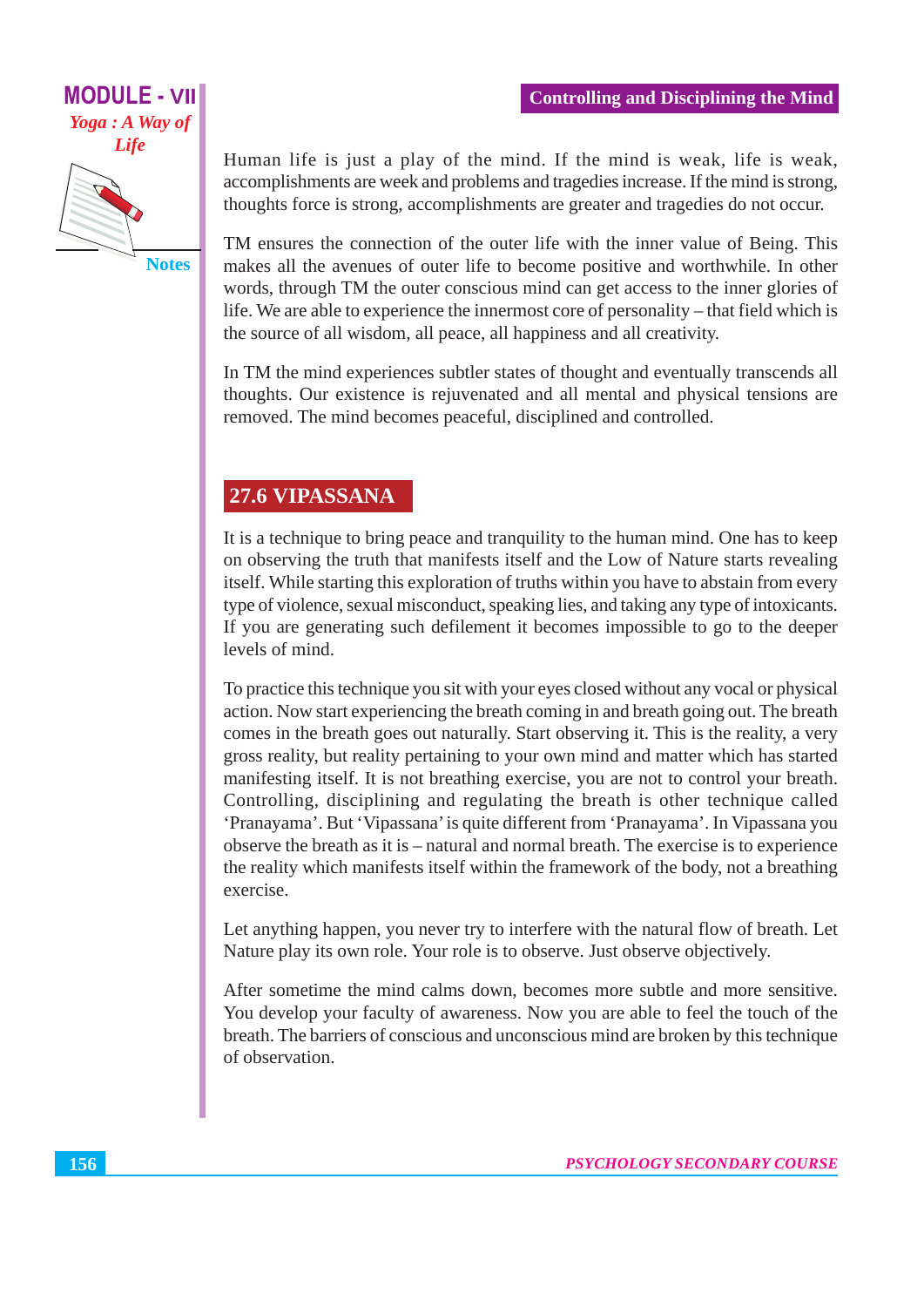The word "Vipassana" means to observe the reality as it is in its true nature, not just as it appears to be, not just as it seems to be, but as it is in its true nature.

In this lesson we have familiarized with the different systems of disciplining and controlling the mind. Though Pranayama or Dhyana we not only learn to control our breath but also our senses and mind. Meditation teaches us to concentrate, relax, feel and receive the essence of real and universal life. All this leads to a feeling of peace tranquility, mental harmony and spiritual realization.



Fill in the blanks:

- a) TM is that technique which brings our mind from the the total to the depth of our being
- b) In TM the thought waves become more
- c) Vipassana is quite different from



- For a healthy growth of the individual and society self control and discipline are very important.
- Jeevan Vigyan provides for a balanced development of cognitive and emotional functions. It teaches control over senses and reflex actions. It is possible to get rid of negative thoughts by cultivating positive thinking through Jeevan Vigyan. Preksha Dhyana is a very practical technique to bring out the desired result of jeevan Vigyan.
- Transcendental Meditation is that technique which brings our mind from the surface of life to the depth of our being. By this method the conscious mind takes a dive into the deeper level of consciousness, which get activated and this make the surface value of the mind more powerful.
- Paramhans Yogananda gave the concept of Art of Living; which has been revived by Sri Sri Ravi Shanker thought of Living foundation in 1981 and introduced Sudarshan Kriya which as a unique and wonderful breathing technique. It eliminates stress, fatigue and negative emotions.
- Vipassana is a technique of self observation, i.e. observing things as they really  $\bullet$ are not just as they seem to be. This is what the Buddha taught through the technique of self observation. Vipassana is a natural and normal breathing which is observed without any special effort, and in return it brings peace and tranquility to human mind.

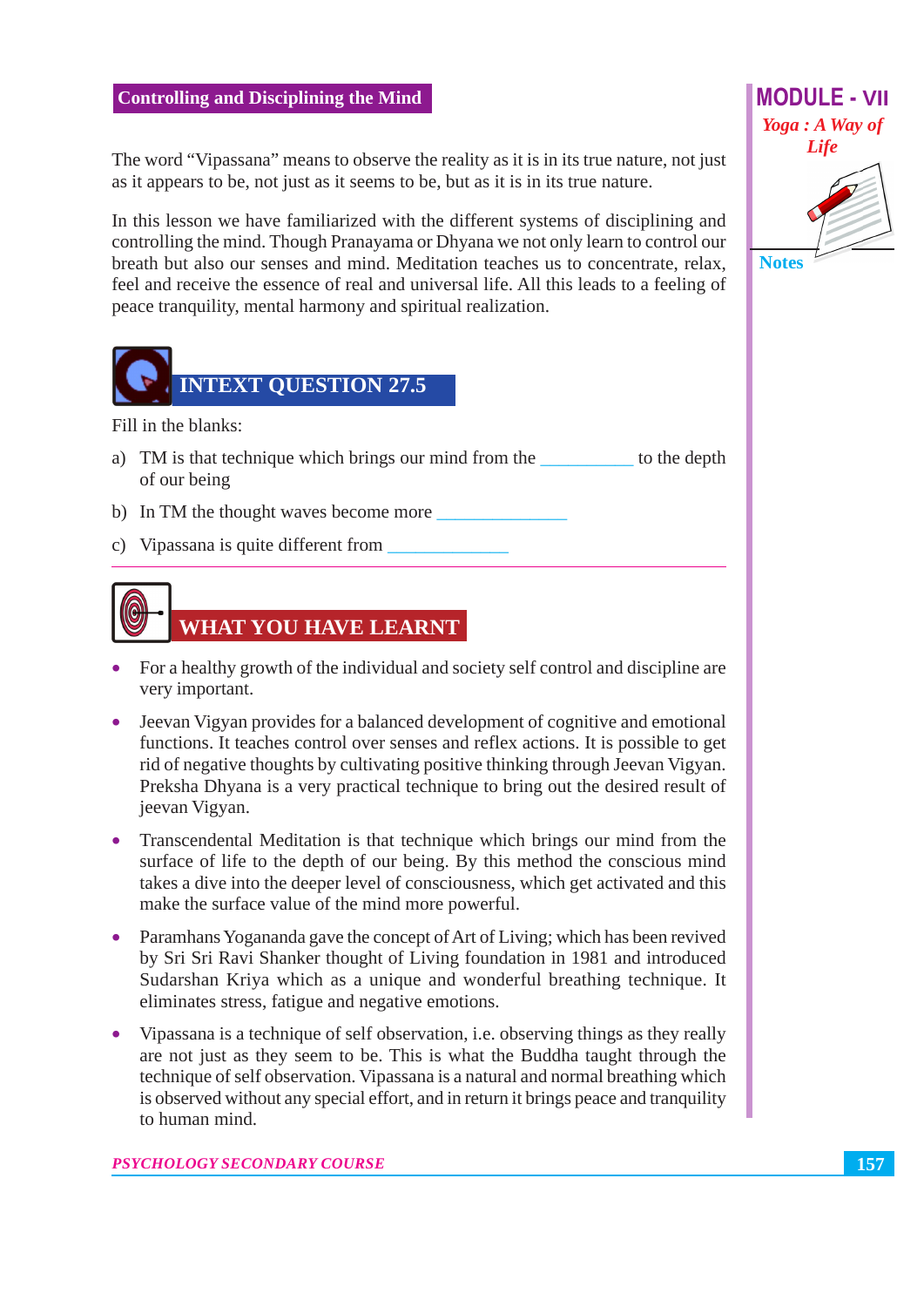# **MODULE - VII** Yoga: A Way of **Life**

**Notes** 



- 1. How are Jeevan Vigyan and Art of Living related disciplines?
- 2. How can we control our emotions?
- 3. Define Vipassana.



#### 27.1

- (a) healthy development
- (b) peaceful and tranquil
- (c) cognitive

#### 27.2

- $1. (a)$
- 2. (a)
- $3. (d)$

#### 27.3

- a. perfectly motionless
- b. relaxation
- c. realization

#### $27.4$

- a. False
- b. True
- c. True
- d. False

#### 27.5

- a. Surface
- b. Powerful